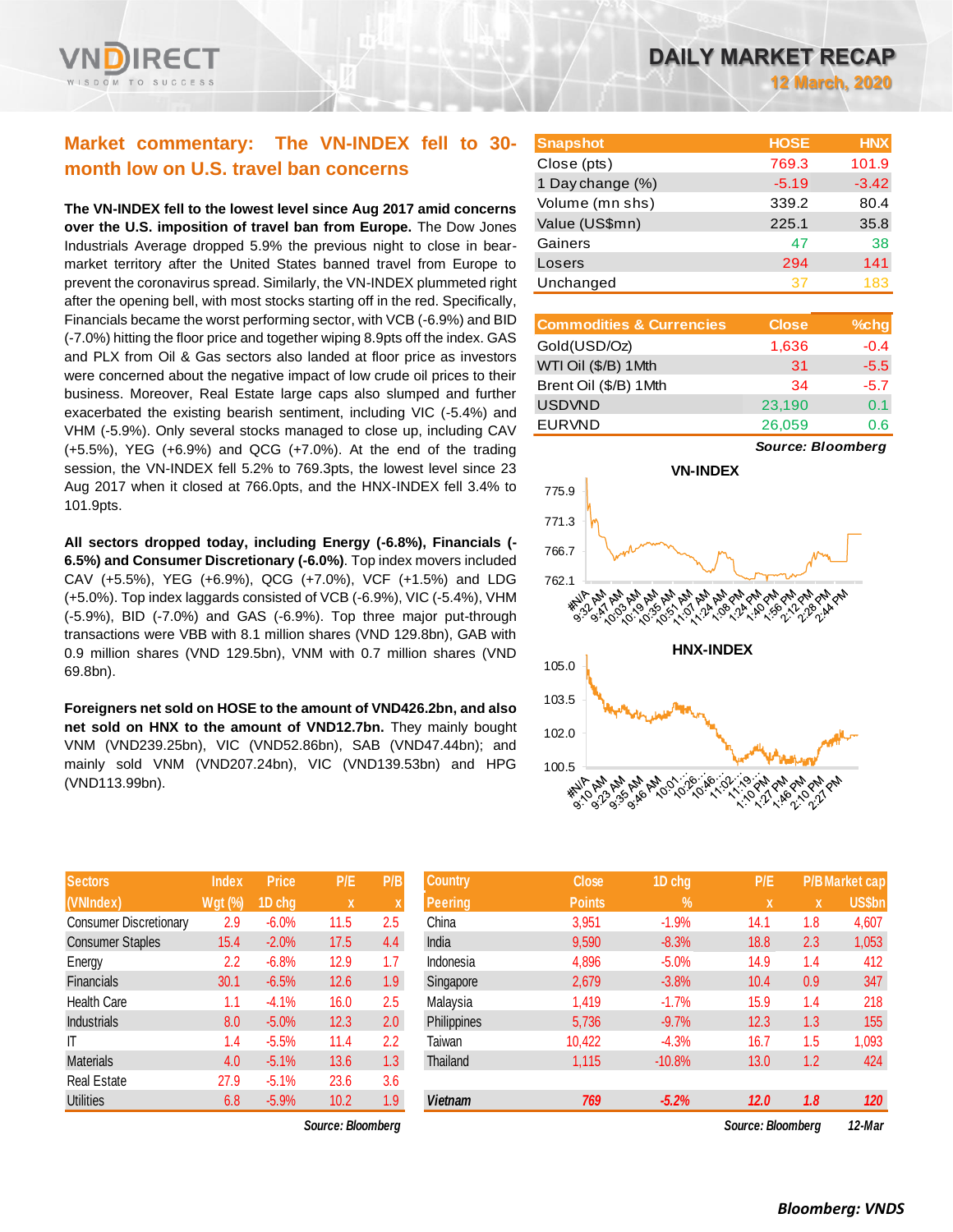

## **Market News**

**Russian oil producers are ready to survive flood of Saudi crude.** A flood of discounted Saudi crude is heading for Europe, but Russia might just have the only producers in the world equipped to compete with it. With some of the world's lowest production costs, a flexible tax system and a freefloating ruble, Russian companies can keep pumping, even in an extremely bearish price scenario, analysts from Bank of America Corp. to Raiffeisenbank say. "Russian companies can ensure sustainable production until oil hits US\$15 to US\$20 per barrel," Karen Kostanian, BofA's Moscowbased oil and gas analyst, said. Saudi Arabia has escalated a battle for industry dominance after the collapse of the OPEC+ alliance last week. The kingdom has slashed prices and announced a massive production increase. Russia's Energy Minister Alexander Novak said his country's industry will remain competitive "at any forecast price level. *(Bloomberg)*

**Vietnam to reduce dependence on coal.** Vietnam will reduce the total capacity of coal-fired thermal power plants from 2020 until 2030, according to the National Steering Committee for Electricity Development. The reduction is mainly due to some thermal power projects delaying their development, while some localities have not agreed to allow the development of thermal power projects. The capacity will be cut by 6,000 megawatt (MW) to 20,000 MW in 2020 compared to the revised Master Power Development Plant VII (PDP VII). It will be reduced by 8,760 MW in 2025 and by 6,340 MW in 2030. Meanwhile, the total capacity of solar power is expected to grow to 14,450 MW in 2025 and 20,050 MW in 2030, according to the steering committee. The total capacity of wind power is estimated to increase to 6,030 MW in 2025 and 10,090 MW in 2030. The total electricity output of wind and solar power plants will reach 12 billion kWh in 2020, three times higher than the capacity in the Renewable Energy Development Strategy. The total output will reach 36 billion kWh by 2025 and 55 billion kWh by 2030, an increase of 2.6 times and 4 billion kWh, respectively, compared to the Renewable Energy Development Strategy. By 2030, the capacity of new power plants using liquefied natural gas (LNG) will be 12,750 MW, excluding old power plants converted to use LNG. Of which, 6,000 MW are under the PDP VII, including power plants: Nhon Trach 3 and 4 (capacity of 1,500 MW) and Son My 1 and 2 (4,500 MW). The steering committee said besides LNG power plant development in the south, Vietnam would need power plants using LNG in the north and the centre to replace Hai Phong 3 and Vung Ang 3 coal-fired thermal power plants. In addition, power plants in the Phu My, Ba Ria and Hiep Phuoc power centres would gradually switch to using LNG from 2021 due to the exhausted natural gas in the southeast region. Those power plants would have a total capacity of 4,200 MW in 2030. The steering committee also said Vietnam would import 2,500 MW and 2,400 MW of electricity from Laos in the 2021-25 period and in the 2026-30 period, respectively. The imports should be put under the revised PDP VII. *(Vietnamnet.vn)*

# **Notable Corporate Events**

**Saigon General Service Corporation (SVC VN) – Ownership changes:** PYN Elite Fund said it has successfully sold 2m SVC shares and has thus ceased to be a large shareholder of SVC. *(Cafef.vn)*

*<to be continued>*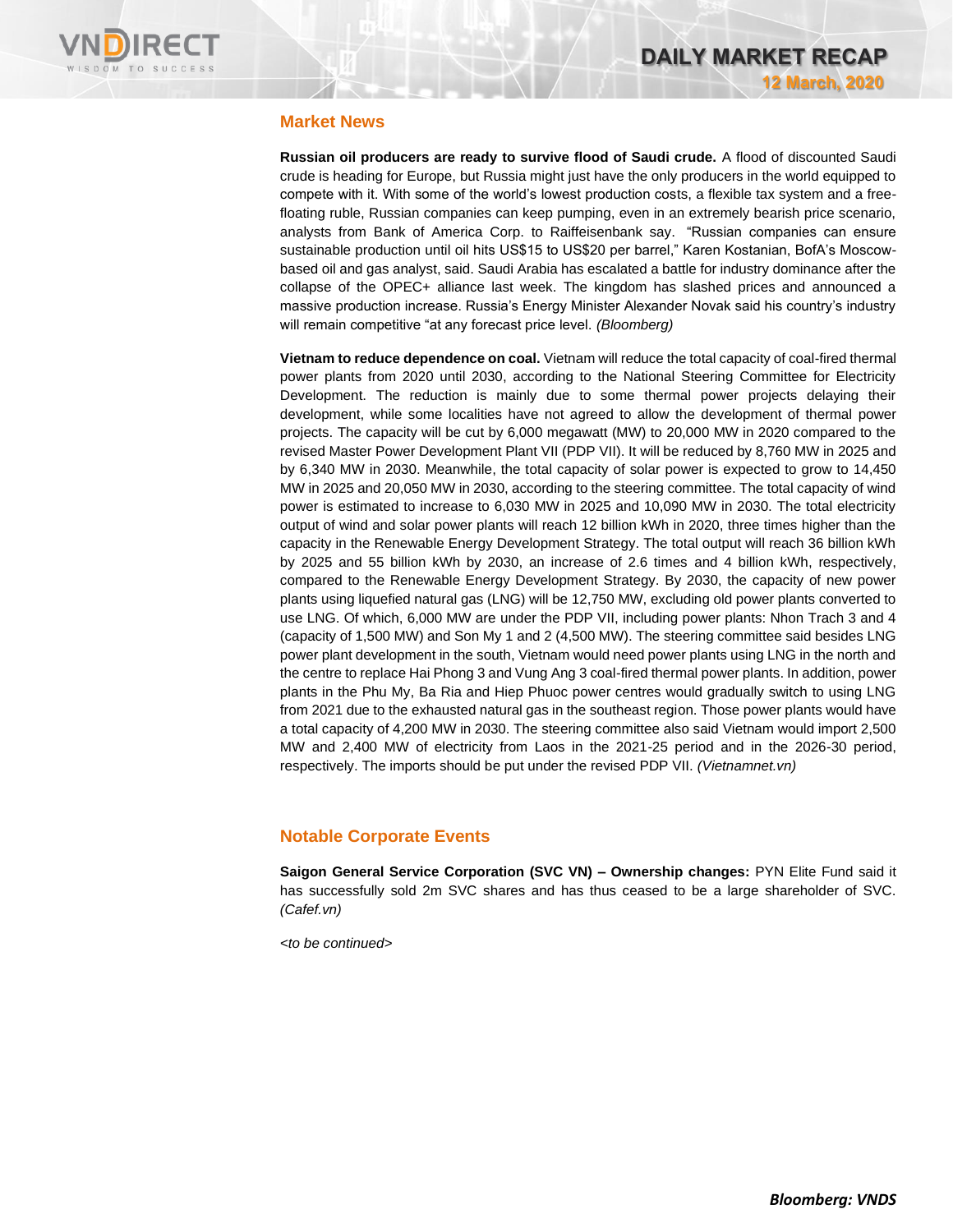## VN RECT WISDOM TO SUCCESS

# **DAILY MARKET RECAP**

**12 March, 2020**

# **COVERAGE SUMMARY**

| Ticker                  | <b>Close price</b> | <b>Adjusted target</b><br>price | <b>Dividend yield</b> | <b>Potential return</b> | <b>Rating</b> | <b>Latest report</b> |
|-------------------------|--------------------|---------------------------------|-----------------------|-------------------------|---------------|----------------------|
| PC <sub>1</sub>         | 12,500             | 24,500                          | 0.0%                  | 96.0%                   | <b>ADD</b>    | <b>Link</b>          |
| <b>LPB</b>              | 7,200              | 10,000                          | 0.0%                  | 38.9%                   | ADD           | Link                 |
| <b>NLG</b>              | 22,100             | 39,600                          | 2.3%                  | 81.5%                   | ADD           | Link                 |
| <b>ACV</b>              | 55,600             | 105,000                         | 0.0%                  | 88.8%                   | ADD           | <b>Link</b>          |
| <b>DPM</b>              | 11,150             | 15,800                          | 9.0%                  | 50.7%                   | <b>ADD</b>    | Link                 |
| QNS                     | 24,200             | 44,300                          | 2.1%                  | 85.1%                   | ADD           | Link                 |
| <b>LTG</b>              | 16,400             | 27,300                          | 9.7%                  | 76.2%                   | <b>ADD</b>    | $Link$               |
| VCB                     | 71,700             | 92,200                          | 1.1%                  | 29.7%                   | ADD           | Link                 |
| <b>MBB</b>              | 16,950             | 34,300                          | 3.5%                  | 105.9%                  | <b>ADD</b>    | $Link$               |
| <b>VPB</b>              | 22,550             | 21,200                          | 0.0%                  | $-6.0%$                 | <b>HOLD</b>   | Link                 |
| <b>TCM</b>              | 14,450             | 28,200                          | 3.6%                  | 98.8%                   | ADD           | Link                 |
| <b>HPG</b>              | 19,250             | 29,700                          | 0.0%                  | 54.3%                   | ADD           | Link                 |
| <b>PVT</b>              | 9,720              | 18,100                          | 10.3%                 | 96.5%                   | <b>ADD</b>    | Link                 |
| <b>STK</b>              | 14,250             | 22,400                          | 10.5%                 | 67.7%                   | ADD           | Link                 |
| <b>AAA</b>              | 10,050             | 25,300                          | 20.2%                 | 172.0%                  | <b>ADD</b>    | Link                 |
| <b>PNJ</b>              | 63,800             | 86,200                          | 2.2%                  | 37.3%                   | ADD           | Link                 |
| <b>KDH</b>              | 21,650             | 28,300                          | 2.3%                  | 33.0%                   | <b>ADD</b>    | Link                 |
| <b>DCM</b>              | 5,460              | 8,900                           | 16.5%                 | 79.5%                   | <b>ADD</b>    | Link                 |
| <b>VTP</b>              | 108,000            | 111,000                         | 1.4%                  | 4.2%                    | <b>HOLD</b>   | Link                 |
| ACB                     | 22,100             | 30,400                          | 4.5%                  | 42.1%                   | ADD           | Link                 |
| GAS                     | 59,400             | 95,700                          | 6.8%                  | 67.9%                   | ADD           | Link                 |
| <b>PVS</b>              | 10,800             | 24,100                          | 6.5%                  | 129.6%                  | ADD           | Link                 |
| <b>PVD</b>              | 9,350              | 16,500                          | 0.0%                  | 76.5%                   | ADD           | Link                 |
| <b>MSH</b>              | 35,000             | 51,600                          | 10.0%                 | 57.4%                   | ADD           | Link                 |
| <b>MWG</b>              | 81,300             | 170,600                         | 1.9%                  | 111.7%                  | <b>ADD</b>    | Link                 |
| <b>POW</b>              | 8,390              | 16,700                          | 0.0%                  | 99.0%                   | ADD           | Link                 |
| тсв                     | 17,950             | 27,400                          | 0.0%                  | 52.6%                   | ADD           | $Link$               |
| <b>PPC</b>              | 22,750             | 27,879                          | 11.0%                 | 33.6%                   | <b>ADD</b>    | Link                 |
| <b>VIB</b>              | 15,700             | 21,200                          | 3.1%                  | 38.2%                   | ADD           | $Link$               |
| <b>KBC</b>              | 12,550             | 17,500                          | 8.0%                  | 47.4%                   | ADD           | Link                 |
| <b>VNM</b>              | 100,900            | 155,600                         | 4.5%                  | 58.7%                   | <b>ADD</b>    | Link                 |
| <b>VHM</b>              | 72,000             | 104,300                         | 1.4%                  | 46.2%                   | <b>ADD</b>    | Link                 |
| <b>VJC</b>              | 101,000            | 142,200                         | 3.0%                  | 43.8%                   | ADD           | Link                 |
| <b>VHC</b>              | 25,200             | 39,700                          | 4.0%                  | 61.6%                   | ADD           | Link                 |
| <b>VRE</b>              | 24,200             | 42,600                          | 0.0%                  | 76.0%                   | ADD           | $Link$               |
| <b>GMD</b>              | 16,500             | 29,500                          | 0.0%                  | 78.8%                   | ADD           | Link                 |
| $\overline{\text{DBC}}$ | 18,200             | 30,700                          | 2.8%                  | 71.5%                   | ADD           | $Link$               |
| <b>FPT</b>              | 48,100             | 74,000                          | 4.2%                  | 58.0%                   | ADD           | Link                 |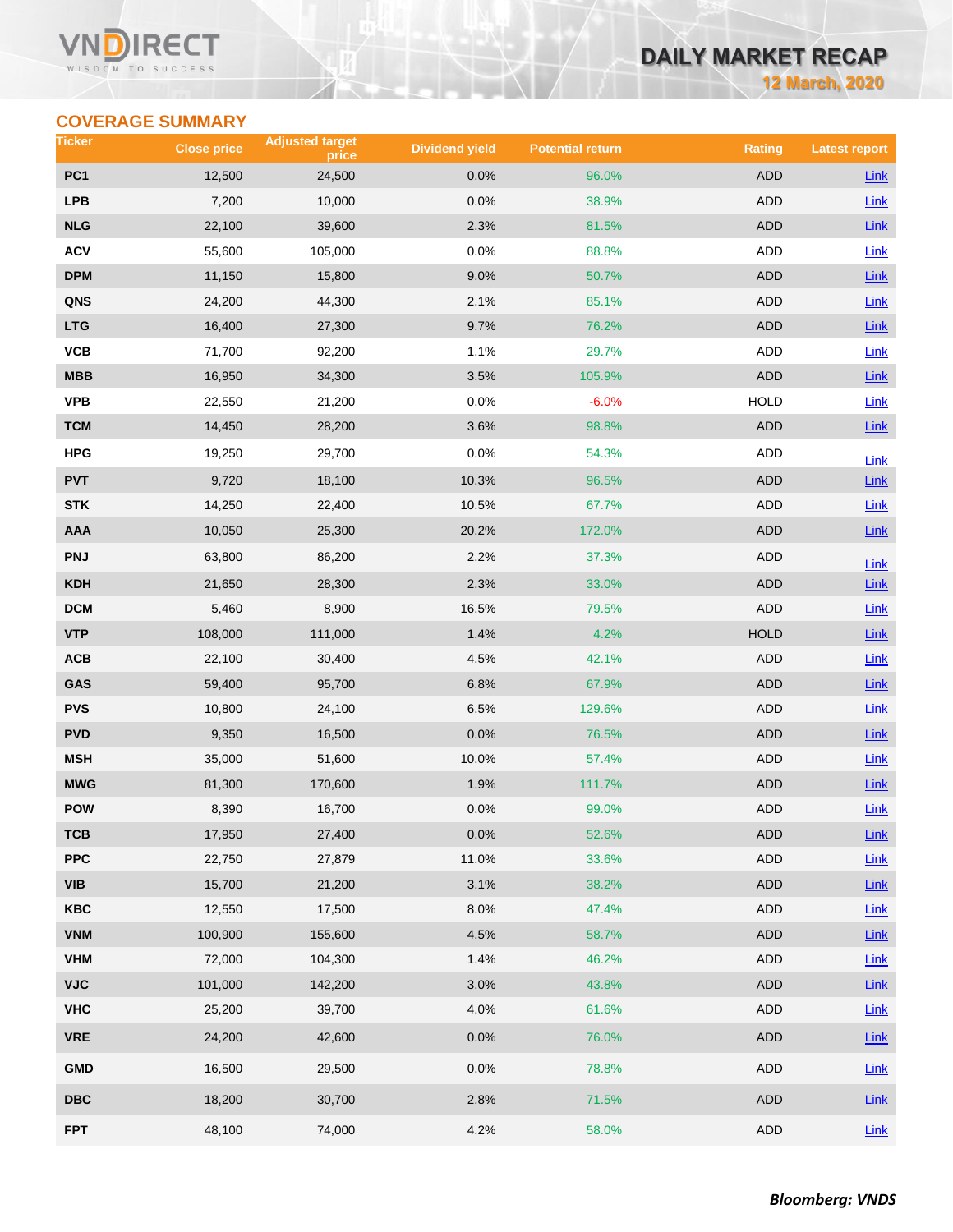# **MARKET MOVEMENTS**

WISDOM TO SUCCESS

RECT

VND

|                    | <b>HOSE</b>  |       |      |         |              |  |  |  |  |  |  |  |
|--------------------|--------------|-------|------|---------|--------------|--|--|--|--|--|--|--|
| <b>Top gainers</b> |              |       |      |         | <b>VND</b>   |  |  |  |  |  |  |  |
| <b>Ticker</b>      | Last         | Cha   | %chq | Vol.    | <b>Index</b> |  |  |  |  |  |  |  |
|                    | <b>Price</b> |       |      |         | impact       |  |  |  |  |  |  |  |
| QCG                | 7,800        | 510   | 7.00 | 1.23MLN | 0.041        |  |  |  |  |  |  |  |
| <b>HID</b>         | 3,060        | 200   | 6.99 | 1.72MLN | 0.003        |  |  |  |  |  |  |  |
| <b>AMD</b>         | 3,990        | 260   | 6.97 | 9.14MLN | 0.012        |  |  |  |  |  |  |  |
| <b>TPC</b>         | 9,140        | 590   | 6.90 | 10      | 0.004        |  |  |  |  |  |  |  |
| <b>YEG</b>         | 71,400       | 4,600 | 6.89 | 200,920 | 0.042        |  |  |  |  |  |  |  |

| <b>Top losers</b> |              |          |         |         | <b>VND</b>   |
|-------------------|--------------|----------|---------|---------|--------------|
| <b>Ticker</b>     | Last         | Cha      | %chq    | Vol.    | <b>Index</b> |
|                   | <b>Price</b> |          |         |         | impact       |
| <b>BMI</b>        | 18,600       | $-1,400$ | $-7.00$ | 134,400 | $-0.037$     |
| L10               | 13,950       | $-1,050$ | $-7.00$ | 10      | $-0.003$     |
| ITD               | 7.840        | $-590$   | $-7.00$ | 15,360  | $-0.003$     |
| <b>PMG</b>        | 15.950       | $-1,200$ | $-7.00$ | 4,250   | $-0.015$     |
| <b>PNJ</b>        | 63,800       | $-4,800$ | $-7.00$ | 516,330 | $-0.314$     |

| <b>Top index movers</b> |              |       |      |         | <b>VND</b>   |
|-------------------------|--------------|-------|------|---------|--------------|
| <b>Ticker</b>           | Last         | Cha   | %chq | Vol.    | <b>Index</b> |
|                         | <b>Price</b> |       |      |         | impact       |
| CAV                     | 58,000       | 3,000 | 5.45 | 100     | 0.050        |
| <b>YEG</b>              | 71,400       | 4,600 | 6.89 | 200,920 | 0.042        |
| QCG                     | 7,800        | 510   | 7.00 | 1.23MLN | 0.041        |
| <b>VCF</b>              | 197,900      | 2,900 | 1.49 | 610     | 0.022        |
| <b>LDG</b>              | 6,500        | 310   | 5.01 | 4.33MLN | 0.022        |

| <b>Top index laggers</b> |              |          |         |         | <b>VND</b>   |
|--------------------------|--------------|----------|---------|---------|--------------|
| <b>Ticker</b>            | Last         | Cha      | %chq    | Vol.    | <b>Index</b> |
|                          | <b>Price</b> |          |         |         | impact       |
| <b>VCB</b>               | 71,700       | $-5,300$ | $-6.88$ | 1.58MLN | $-5.714$     |
| <b>VIC</b>               | 91,800       | $-5,200$ | $-5.36$ | 1.90MLN | $-5.113$     |
| <b>VHM</b>               | 72,000       | $-4,500$ | $-5.88$ | 1.16MLN | $-4.381$     |
| <b>BID</b>               | 36,700       | $-2,750$ | $-6.97$ | 1.53MLN | $-3.215$     |
| <b>GAS</b>               | 59.400       | $-4.400$ | $-6.90$ | 832.050 | $-2.448$     |

| <b>Top liquidity</b> |                      |          |         |                 | <b>VND</b>             | <b>Top liquidity</b> |                      |          |          |                 | <b>VND</b>      |  |
|----------------------|----------------------|----------|---------|-----------------|------------------------|----------------------|----------------------|----------|----------|-----------------|-----------------|--|
| <b>Ticker</b>        | Last<br><b>Price</b> | Chg      | %cha    | Val.<br>(VNDbn) | <b>Index</b><br>impact | Ticker               | Last<br><b>Price</b> | Chg      | $%$ chq  | Val.<br>(VNDbn) | Index<br>impact |  |
| <b>MBB</b>           | 16.950               | $-1,250$ | $-6.87$ | 266             | $-0.862$               | <b>ACB</b>           | 22,100               | $-1,300$ | $-5.56$  | 246             | $-2.093$        |  |
| <b>HPG</b>           | 19.250               | $-1.300$ | $-6.33$ | 251             | $-1.043$               | <b>SHB</b>           | 11.200               | 100      | 0.90     | 189             | 0.133           |  |
| <b>CTG</b>           | 21,800               | $-1,400$ | $-6.03$ | 247             | $-1.515$               | <b>PVS</b>           | 10.800               | $-1.200$ | $-10.00$ | 86              | $-0.292$        |  |
| <b>VNM</b>           | 100.900              | $-700$   | $-0.69$ | 239             | $-0.354$               | <b>VCS</b>           | 54,000               | $-6,000$ | $-10.00$ | 46              | $-0.196$        |  |
| <b>STB</b>           | 9,950                | $-700$   | $-6.57$ | 214             | $-0.384$               | <b>NVB</b>           | 8,600                | 0        | 0.00     | 25              | 0.000           |  |

|                    | <b>HOSE</b>    |            | <b>HNX</b>   |            |              |       |         |            |        |
|--------------------|----------------|------------|--------------|------------|--------------|-------|---------|------------|--------|
| <b>Top gainers</b> |                | <b>VND</b> | Top gainers  |            |              |       |         | <b>VND</b> |        |
| Ticker<br>Last     | $%$ chg<br>Chg | Vol.       | <b>Index</b> | Ticker     | Last         | Chg   | $%$ chg | Vol.       | Index  |
| <b>Price</b>       |                |            | impact       |            | <b>Price</b> |       |         |            | impact |
| 7.800              | 510<br>7.00    | 1.23MLN    | 0.041        | <b>ACM</b> | 600          | 100   | 20.00   | 1.31MLN    | 0.005  |
| 3,060              | 200<br>6.99    | 1.72MLN    | 0.003        | <b>HTP</b> | 11,000       | 1,000 | 10.00   | 200        | 0.000  |
| 3,990              | 260<br>6.97    | 9.14MLN    | 0.012        | <b>PGT</b> | 6,600        | 600   | 10.00   | 200        | 0.003  |
| 9,140              | 6.90<br>590    | 10         | 0.004        | <b>HCT</b> | 24,800       | 2,200 | 9.73    | 100        | 0.001  |
| 71,400             | 6.89<br>4,600  | 200,920    | 0.042        | L61        | 10,200       | 900   | 9.68    | 100        | 0.003  |
|                    |                |            |              |            |              |       |         |            |        |

| <b>VND</b><br><b>Top losers</b> |                      |          |         |         |                        | <b>Top losers</b> |                      |          |          |         | <b>VND</b>             |
|---------------------------------|----------------------|----------|---------|---------|------------------------|-------------------|----------------------|----------|----------|---------|------------------------|
| Ticker                          | Last<br><b>Price</b> | Chg      | $%$ chg | Vol.    | <b>Index</b><br>impact | Ticker            | Last<br><b>Price</b> | Chg      | $%$ chg  | Vol.    | <b>Index</b><br>impact |
| BMI                             | 18.600               | $-1.400$ | $-7.00$ | 134.400 | $-0.037$               | <b>NHP</b>        | 400                  | $-100$   | $-20.00$ | 446.900 | $-0.002$               |
| L10                             | 13.950               | $-1.050$ | $-7.00$ | 10      | $-0.003$               | VIG               | 600                  | $-100$   | $-14.29$ | 333.400 | $-0.003$               |
| ITD                             | 7.840                | $-590$   | $-7.00$ | 15.360  | $-0.003$               | <b>PVX</b>        | 800                  | $-100$   | $-11.11$ | 3.42MLN | $-0.020$               |
| <b>PMG</b>                      | 15.950               | $-1.200$ | $-7.00$ | 4,250   | $-0.015$               | <b>DIH</b>        | 16,200               | $-1.800$ | $-10.00$ | 2.400   | $-0.008$               |
| PNJ                             | 63.800               | $-4.800$ | $-7.00$ | 516.330 | $-0.314$               | <b>KVC</b>        | 900                  | $-100$   | $-10.00$ | 142,000 | $-0.005$               |

|            |                         |       |      |         |              | <b>Top index movers</b> |              |       |         |               |              |  |
|------------|-------------------------|-------|------|---------|--------------|-------------------------|--------------|-------|---------|---------------|--------------|--|
|            | <b>Top index movers</b> |       |      |         | <b>VND</b>   |                         |              |       |         |               | <b>VND</b>   |  |
| Ticker     | Last                    | Chg   | %chq | Vol.    | <b>Index</b> | Ticker                  | Last         | Chg   | $%$ chg | Vol.          | <b>Index</b> |  |
|            | <b>Price</b>            |       |      |         | impact       |                         | <b>Price</b> |       |         |               | impact       |  |
| CAV        | 58,000                  | 3.000 | 5.45 | 100     | 0.050        | <b>SHB</b>              | 11,200       | 100   |         | 0.90 16.97MLN | 0.133        |  |
| YEG        | 71,400                  | 4,600 | 6.89 | 200.920 | 0.042        | TNG                     | 13,200       | 300   | 2.33    | 1.08MLN       | 0.013        |  |
| QCG        | 7,800                   | 510   | 7.00 | 1.23MLN | 0.041        | <b>ART</b>              | 2,500        | 100   | 4.17    | 5.24MLN       | 0.009        |  |
| <b>VCF</b> | 197,900                 | 2,900 | 1.49 | 610     | 0.022        | <b>DNC</b>              | 48,500       | 3,500 | 7.78    | 100           | 0.005        |  |
| LDG        | 6,500                   | 310   | 5.01 | 4.33MLN | 0.022        | <b>ACM</b>              | 600          | 100   | 20.00   | 1.31MLN       | 0.005        |  |
|            |                         |       |      |         |              |                         |              |       |         |               |              |  |

|            | <b>Top index laggers</b> |          |         |         |                 |            | Top index laggers    |          |          |                |                        |  |
|------------|--------------------------|----------|---------|---------|-----------------|------------|----------------------|----------|----------|----------------|------------------------|--|
| Ticker     | Last<br><b>Price</b>     | Cha      | $%$ chg | Vol.    | Index<br>impact | Ticker     | Last<br><b>Price</b> | Chg      | $%$ chg  | Vol.           | <b>Index</b><br>impact |  |
| VCB        | 71.700                   | $-5.300$ | $-6.88$ | 1.58MLN | $-5.714$        | <b>ACB</b> | 22.100               | $-1.300$ |          | -5.56 11.08MLN | $-2.093$               |  |
| VIC        | 91,800                   | $-5.200$ | $-5.36$ | 1.90MLN | $-5.113$        | <b>PVS</b> | 10,800               | $-1.200$ | $-10.00$ | 7.74MLN        | $-0.292$               |  |
| VHM        | 72.000                   | $-4.500$ | $-5.88$ | 1.16MLN | $-4.381$        | VCS        | 54.000               | $-6.000$ | $-10.00$ | 844.100        | $-0.196$               |  |
| <b>BID</b> | 36.700                   | $-2.750$ | $-6.97$ | 1.53MLN | $-3.215$        | CEO        | 6,900                | $-700$   | $-9.21$  | 852,000        | $-0.101$               |  |
| GAS        | 59.400                   | $-4.400$ | $-6.90$ | 832.050 | $-2.448$        | <b>NET</b> | 38,000               | $-4.200$ | $-9.95$  | 800            | $-0.062$               |  |

| <b>Top liquidity</b> |              |          |         |         | <b>VND</b>   | <b>Top liquidity</b> |              |          |          |                   | <b>VND</b>   |
|----------------------|--------------|----------|---------|---------|--------------|----------------------|--------------|----------|----------|-------------------|--------------|
| Ticker               | Last         | Chg      | $%$ chg | Val.    | <b>Index</b> | Ticker               | Last         | Chg      | $%$ chg  | Val.              | <b>Index</b> |
|                      | <b>Price</b> |          |         | (VNDbn) | impact       |                      | <b>Price</b> |          |          | (VNDbn)           | impact       |
| <b>MBB</b>           | 16.950       | $-1,250$ | $-6.87$ | 266     | $-0.862$     | ACB                  | 22.100       | $-1,300$ | $-5.56$  | 246               | $-2.093$     |
| <b>HPG</b>           | 19.250       | $-1,300$ | $-6.33$ | 251     | $-1.043$     | <b>SHB</b>           | 11.200       | 100      | 0.90     | 189               | 0.133        |
| CTG                  | 21.800       | $-1.400$ | $-6.03$ | 247     | $-1.515$     | <b>PVS</b>           | 10.800       | $-1.200$ | $-10.00$ | 86                | $-0.292$     |
| <b>VNM</b>           | 100.900      | $-700$   | $-0.69$ | 239     | $-0.354$     | <b>VCS</b>           | 54,000       | $-6,000$ | $-10.00$ | 46                | $-0.196$     |
| STB                  | 9,950        | $-700$   | $-6.57$ | 214     | $-0.384$     | <b>NVB</b>           | 8,600        | 0        | 0.00     | 25                | 0.000        |
|                      |              |          |         |         |              |                      |              |          |          | Source: Bloomberg |              |

*Source: Bloomberg*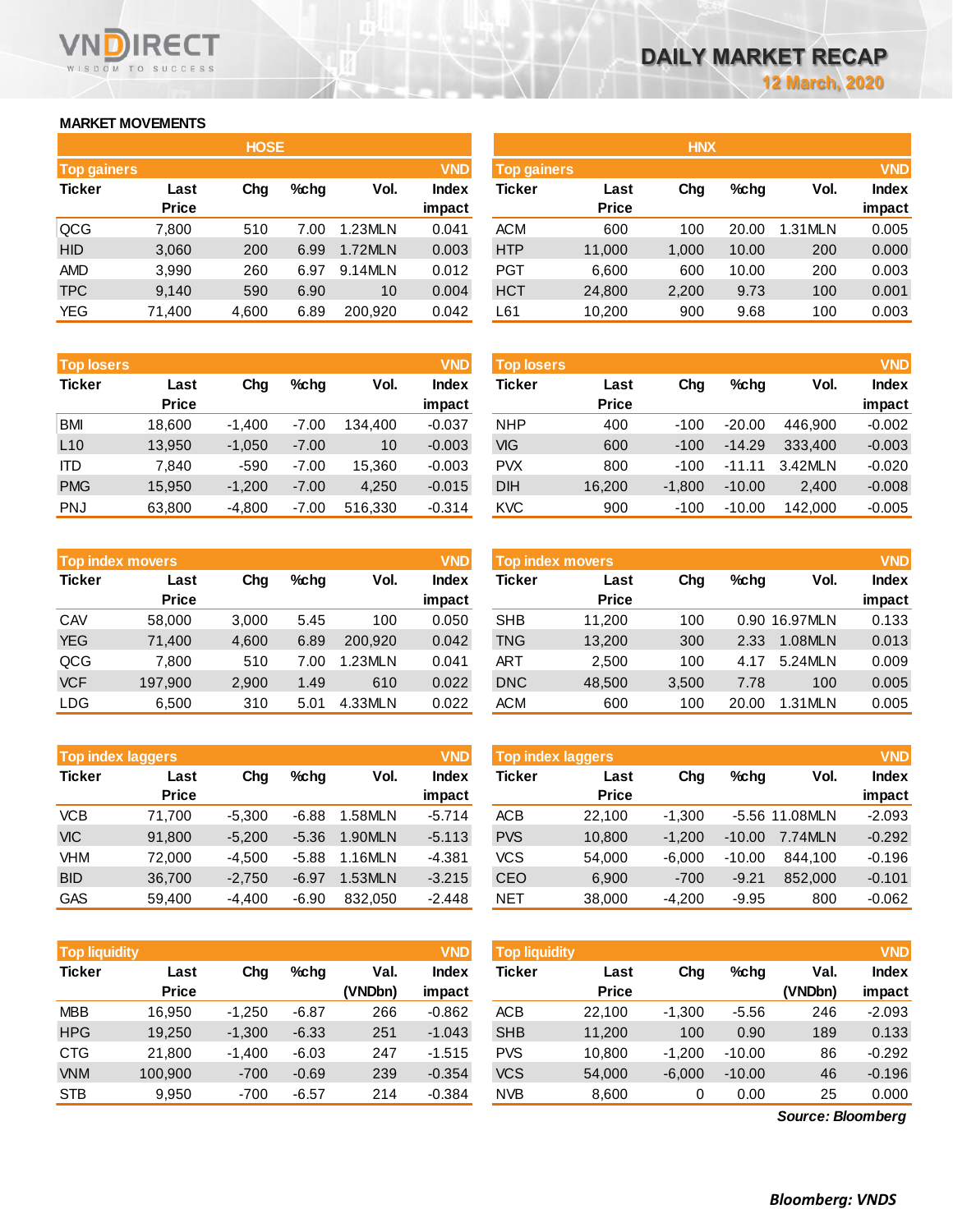

## **FOREIGN ACTIVITIES**

| Volume (Mn'shs)       | <b>HOSE</b> | <b>HNX</b> | <b>Value (VND'bn)</b> | <b>HOSE</b> | <b>HNX</b> |
|-----------------------|-------------|------------|-----------------------|-------------|------------|
| <b>BUY</b>            | 16.5        | 0.8        | <b>BUY</b>            | 643.2       | 4.7        |
| % of market           | 5.1%        | $1.0\%$    | % of market           | 12.8%       | $0.6\%$    |
| <b>SELL</b>           | 30.3        | 1.4        | <b>SELL</b>           | 1.069.4     | 17.4       |
| % of market           | 9.3%        | 1.8%       | % of market           | 21.2%       | 2.1%       |
| <b>NET BUY (SELL)</b> | (13.8)      | (0.6)      | <b>NET BUY (SELL)</b> | (426.2)     | (12.7)     |

*Source: HSX, HNX*



## **Foreign net buy/sell (30 days) in VND'bn**

## **YTD ACCUMULATION**

| <b>Volume (MIn'shs)</b> | <b>HOSE</b> | <b>HNX</b> | Value (VND'bn)        | <b>HOSE</b> | <b>HNX</b>                  |
|-------------------------|-------------|------------|-----------------------|-------------|-----------------------------|
| <b>BUY</b>              | 769.5       | 25.8       | <b>BUY</b>            | 30,173.0    | 328.3                       |
| % of market             | 8.0%        | 1.2%       | % of market           | 16.4%       | 0.2%                        |
| <b>SELL</b>             | 968.6       | 98.5       | <b>SELL</b>           | 33,440.7    | 1,216.2                     |
| % of market             | 10.1%       | 4.7%       | % of market           | 18.2%       | 0.7%                        |
| <b>NET BUY (SELL)</b>   | (199.1)     | (72.8)     | <b>NET BUY (SELL)</b> | (3,268)     | (887.9)<br>Source: HSX, HNX |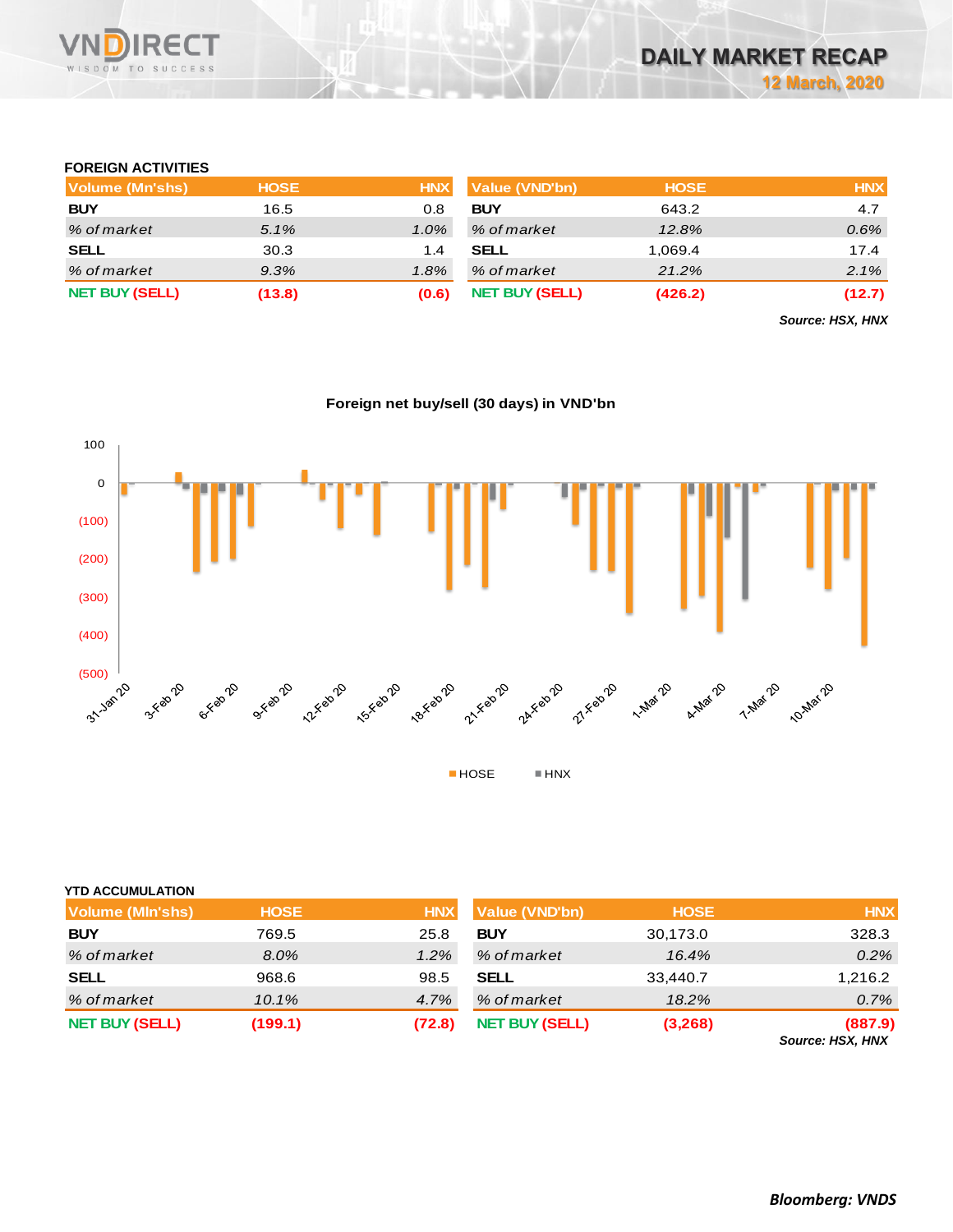## **FOREIGN ACTIVITIES**

WISDOM TO SUCCESS

**VN** 

**RECT** 

|               |                               | <b>HOSE</b> |         |       |                 | <b>HNX</b>                    |                      |          |          |       |                 |  |
|---------------|-------------------------------|-------------|---------|-------|-----------------|-------------------------------|----------------------|----------|----------|-------|-----------------|--|
|               | Top buy by foreigners (value) |             |         |       | <b>VND'bn</b>   | Top buy by foreigners (value) |                      |          |          |       |                 |  |
| <b>Ticker</b> | Last<br><b>Price</b>          | Chg         | %chg    | Value | Index<br>impact | Ticker                        | Last<br><b>Price</b> | Chg      | %chg     | Value | Index<br>impact |  |
| <b>VNM</b>    | 100,900                       | $-700$      | $-0.69$ | 239.2 | $-0.354$        | <b>ART</b>                    | 2,500                | 100      | 4.17     | 1.0   | 0.000           |  |
| <b>VIC</b>    | 91,800                        | $-5,200$    | $-5.36$ | 52.9  | $-5.113$        | <b>WCS</b>                    | 166,300              | 0        | 0.00     | 0.5   | 0.000           |  |
| SAB           | 144,600                       | $-7,400$    | $-4.87$ | 47.4  | $-1.379$        | <b>BVS</b>                    | 8,600                | $-400$   | $-4.44$  | 0.4   | 0.000           |  |
| <b>SCS</b>    | 106,900                       | $-5,100$    | $-4.55$ | 44.1  | $-0.075$        | <b>PVS</b>                    | 10,800               | $-1,200$ | $-10.00$ | 0.4   | 0.000           |  |
| <b>HPG</b>    | 19,250                        | $-1,300$    | $-6.33$ | 41.3  | $-1.043$        | LAS                           | 5,600                | 0        | 0.00     | 0.4   | 0.000           |  |

|               | Top sell by foreigners (value) |          |         |       | <b>VND'bn</b> | Top sell by foreigners (value), |              | <b>VND'bn</b> |          |       |        |
|---------------|--------------------------------|----------|---------|-------|---------------|---------------------------------|--------------|---------------|----------|-------|--------|
| <b>Ticker</b> | Last                           | Chg      | %chg    | Value | <b>Index</b>  | Ticker                          | Last         | Chg           | %chg     | Value | Index  |
|               | <b>Price</b>                   |          |         |       | impact        |                                 | <b>Price</b> |               |          |       | impact |
| VNM           | 100.900                        | $-700$   | $-0.69$ | 207.2 | $-0.354$      | <b>PVS</b>                      | 10,800       | $-1.200$      | $-10.00$ | 7.5   | 0.000  |
| <b>VIC</b>    | 91,800                         | $-5,200$ | $-5.36$ | 139.5 | $-5.113$      | <b>SHB</b>                      | 11,200       | 100           | 0.90     | 5.6   | 0.000  |
| <b>HPG</b>    | 19,250                         | $-1,300$ | $-6.33$ | 114.0 | $-1.043$      | <b>NTP</b>                      | 28,000       | $-200$        | $-0.71$  | 1.8   | 0.000  |
| <b>MSN</b>    | 49,950                         | 0        | 0.00    | 65.5  | 0.000         | <b>AMV</b>                      | 15,100       | $-1,600$      | $-9.58$  | 0.8   | 0.000  |
| <b>VJC</b>    | 101,000                        | $-5,500$ | $-5.16$ | 58.3  | $-0.866$      | <b>WCS</b>                      | 166,300      | 0             | 0.00     | 0.4   | 0.000  |

|               | Top net buy by foreigners (value) |          |         |       | <b>VND'bn</b> | Top net buy by foreigners (value) |              | <b>VND'bn</b> |         |       |        |
|---------------|-----------------------------------|----------|---------|-------|---------------|-----------------------------------|--------------|---------------|---------|-------|--------|
| <b>Ticker</b> | Last                              | Chg      | %chg    | Value | <b>Index</b>  | Ticker                            | Last         | Chg           | %chg    | Value | Index  |
|               | <b>Price</b>                      |          |         |       | impact        |                                   | <b>Price</b> |               |         |       | impact |
| VNM           | 100,900                           | $-700$   | $-0.69$ | 32.0  | $-0.354$      | <b>ART</b>                        | 2,500        | 100           | 4.17    | 1.0   | 0.000  |
| <b>SCS</b>    | 106,900                           | $-5,100$ | $-4.55$ | 16.2  | $-0.075$      | LAS                               | 5,600        | 0             | 0.00    | 0.4   | 0.000  |
| PHR           | 41,400                            | $-3,100$ | $-6.97$ | 10.4  | $-0.122$      | TIG                               | 5,800        | $-600$        | $-9.38$ | 0.3   | 0.000  |
| <b>PVT</b>    | 9,720                             | $-730$   | $-6.99$ | 7.1   | $-0.060$      | <b>SHS</b>                        | 6,600        | $-400$        | $-5.71$ | 0.3   | 0.000  |
| <b>HSG</b>    | 6,100                             | $-450$   | $-6.87$ | 5.1   | $-0.055$      | <b>NBC</b>                        | 6,200        | 0             | 0.00    | 0.3   | 0.000  |

|               | Top net sell by foreigners (value) |          |         |         | <b>VND'bn</b> | Top net sell by foreigners (value) |              | <b>VND'bn</b> |          |         |        |
|---------------|------------------------------------|----------|---------|---------|---------------|------------------------------------|--------------|---------------|----------|---------|--------|
| <b>Ticker</b> | Last                               | Chg      | %chg    | Value   | <b>Index</b>  | Ticker                             | Last         | Chg           | %chg     | Value   | Index  |
|               | <b>Price</b>                       |          |         |         | impact        |                                    | <b>Price</b> |               |          |         | impact |
| VIC           | 91,800                             | $-5.200$ | $-5.36$ | $-86.7$ | $-5.113$      | <b>PVS</b>                         | 10,800       | $-1.200$      | $-10.00$ | $-7.15$ | 0.000  |
| <b>HPG</b>    | 19,250                             | $-1,300$ | $-6.33$ | $-72.7$ | $-1.043$      | <b>SHB</b>                         | 11,200       | 100           | 0.90     | $-5.60$ | 0.000  |
| <b>VJC</b>    | 101.000                            | $-5,500$ | $-5.16$ | $-57.3$ | $-0.866$      | <b>NTP</b>                         | 28,000       | $-200$        | $-0.71$  | $-1.76$ | 0.000  |
| <b>MSN</b>    | 49.950                             | 0        | 0.00    | $-48.6$ | 0.000         | <b>AMV</b>                         | 15.100       | $-1,600$      | $-9.58$  | $-0.79$ | 0.000  |
| <b>VHM</b>    | 72,000                             | $-4.500$ | $-5.88$ | $-46.6$ | $-4.381$      | <b>HLD</b>                         | 16.400       | $-200$        | $-1.20$  | $-0.12$ | 0.000  |

*12-Mar-20*

*Source: Bloomberg, HOSE, HNX*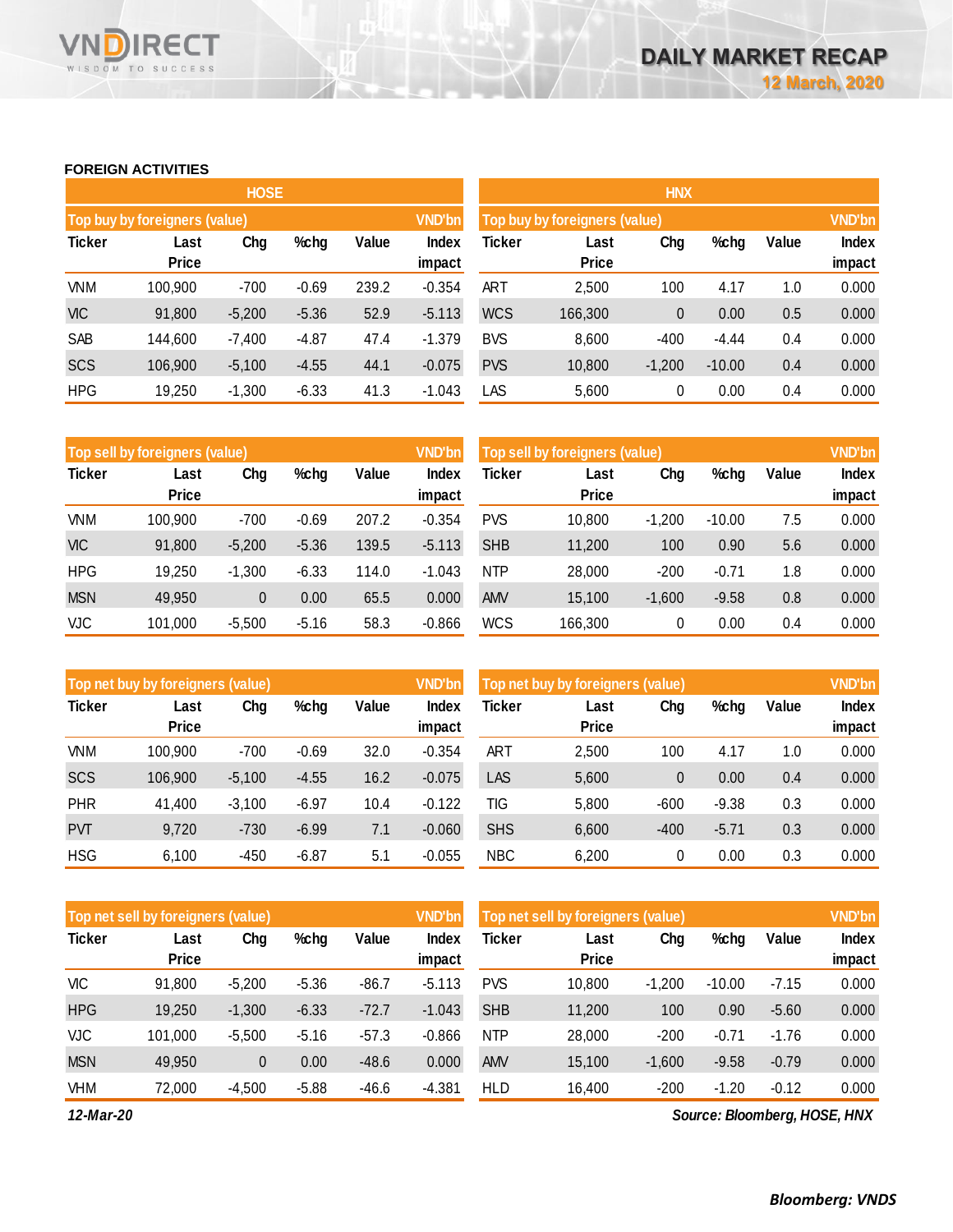# **TOP 60 MARKET CAP STOCKS SNAPSHOT ON HOSE**

**RECT** 

WISDOM TO SUCCESS

VND

| No. Ticker             | <b>Price</b>     |                    | Price change (%)   |                    |                | Mkt. Cap Outs. Vol. Float ratio |              |             | Avail. Fil Ave. daily vol. | P/E            | P/B          | <b>ROE</b>   | <b>ROA</b> |
|------------------------|------------------|--------------------|--------------------|--------------------|----------------|---------------------------------|--------------|-------------|----------------------------|----------------|--------------|--------------|------------|
|                        | <b>VND</b>       | 1M                 | 3M                 | 6M                 | <b>US\$mln</b> | <b>MIn'shs</b>                  | $\%$         |             | $% (30 days-shs)$          | $\pmb{\times}$ | $\pmb{\chi}$ | $\%$         | %          |
| 1 VIC VM               | 91,800           | $-18.0$            | $-20.9$            | $-24.4$            | 13,390         | 3,382                           | 23.2         | 22.0        | 688,154                    | 40.5           | 4.1          | 11.7         | 2.2        |
| 2 VCB VM               | 71,700           | $-19.8$            | $-18.1$            | $-9.8$             | 11,467         | 3,709                           | 25.2         | 6.2         | 1,001,822                  | 14.3           | 3.1          | 25.1         | 1.6        |
| 3 VHM VM               | 72,000           | $-16.8$            | $-21.1$            | $-17.1$            | 10,213         | 3,290                           | 29.1         | 34.0        | 702,292                    | 11.3           | 4.3          | 43.1         | 13.4       |
| 4 VNM VM               | 100,900          | $-5.9$             | $-15.4$            | $-17.3$            | 7,577          | 1,741                           | 45.9         | 41.3        | 1,235,172                  | 18.4           | 6.4          | 35.8         | 25.8       |
| 5 BID VM               | 36,700           | $-27.8$            | $-10.5$            | $-5.0$             | 6,365          | 4,022                           | 18.8         | 12.0        | 1,007,129                  | 15.3           | 2.0          | 13.5         | 0.6        |
| 6 GAS VM               | 59,400           | $-30.9$            | $-39.3$            | $-40.2$            | 4,902          | 1,914                           | 4.2          | 45.4        | 356,458                    | 9.7            | 2.3          | 25.5         | 19.1       |
| 7 SAB VM               | 144,600          | $-24.3$            | $-38.0$            | $-44.6$            | 3,999          | 641                             | 10.4         | 36.7        | 74,914                     | 19.3           | 4.9          | 29.9         | 20.5       |
| 8 CTG VM               | 21,800           | $-19.9$            | 8.2                | 8.2                | 3,500          | 3,723                           | 35.5         | 0.3         | 8,819,296                  | 8.6            | 1.1          | 13.2         | 0.8        |
| 9 TCB VM               | 17,950           | $-20.8$            | $-22.5$            | $-18.2$            | 2,709          | 3,500                           | 79.6         | 0.0         | 3,209,529                  | 6.2            | 1.0          | 17.8         | 2.9        |
| 10 MSN VM              | 49,950           | $-1.1$             | $-14.6$            | $-35.0$            | 2,518          | 1,169                           | 25.8         | 10.7        | 1,532,641                  | 10.5           | 1.4          | 15.4         | 6.9        |
| 11 VREVM               | 24,200           | $-22.6$            | $-30.4$            | $-28.7$            | 2,371          | 2,272                           | 39.7         | 16.2        | 1,660,063                  | 19.3           | 2.0          | 10.3         | 7.6        |
| 12 VPB VM              | 22,550           | $-12.8$            | 14.8               | 10.0               | 2,370          | 2,438                           | 72.7         | 0.0         | 4,611,408                  | 6.7            | 1.3          | 21.5         | 2.4        |
| 13 HPG VM              | 19,250           | $-19.1$            | $-20.5$            | $-14.6$            | 2,292          | 2,761                           | 52.3         | 10.7        | 7,130,853                  | 7.5            | 1.1          | 17.0         | 8.3        |
| 14 VJC VM              | 101,000          | $-21.8$            | $-30.4$            | $-26.3$            | 2,281          | 524                             | 46.0         | 10.7        | 392,713                    | 12.8           | 3.5          | 28.7         | 9.7        |
| 15 NVL VM              | 52,800           | $-2.9$             | $-5.7$             | $-14.4$            | 2,207          | 970                             | 24.5         | 32.2        | 572,680                    | 14.9           | 2.3          | 16.6         | 4.3        |
| 16 PLX VM              | 38,050           | $-28.1$            | $-31.1$            | $-38.1$            | 1,954          | 1,191                           | 8.9          | 6.6         | 363,112                    | 10.9           | 2.0          | 19.6         | 7.2        |
| 17 MBB VM              | 16,950           | $-21.7$            | $-22.2$            | $-20.8$            | 1,763          | 2,411                           | 78.2         | 0.0         | 7,683,417                  | 4.9            | 1.0          | 22.1         | 2.0        |
| 18 MWG VM              | 81,300           | $-25.4$            | $-28.3$            | $-30.4$            | 1,589          | 453                             | 92.7         | 0.0         | 915,753                    | 9.4            | 3.0          | 36.3         | 11.0       |
| 19 FPT VM              | 48,100           | $-11.1$            | $-15.6$            | $-14.9$            | 1,407          | 678                             | 75.4         | 0.0         | 1,851,652                  | 10.4           | 2.3          | 23.7         | 9.9        |
| 20 BVHVM               | 42,450           | $-26.2$            | $-37.6$            | $-42.6$            | 1,359          | 742                             | 31.9         | 19.7        | 222,631                    | 26.0           | 1.7          | 6.7          | 0.9        |
| 21 HVN VM              | 21,000           | $-24.7$            | $-39.3$<br>$-18.6$ | $-38.6$            | 1,284<br>946   | 1,418<br>963                    | 3.9          | 20.2<br>6.7 | 929,051                    | 12.8           | 1.6<br>1.2   | 12.8<br>20.8 | 2.9<br>1.6 |
| 22 HDB VM<br>23 EIB VM | 22,800<br>16,700 | $-21.9$<br>$-4.3$  | $-0.3$             | $-11.3$<br>$-0.6$  | 885            | 1,229                           | 72.1<br>94.0 | 0.0         | 1,636,500                  | 6.2            | 1.3          | 5.7          | 0.5        |
| 24 POW VM              | 8,390            | $-20.5$            | $-32.3$            | $-32.3$            | 847            | 2,342                           | 87.9         | 36.3        | 155,983<br>2,677,650       | 23.7<br>7.9    | 0.7          | 9.7          | 4.3        |
| 25 STB VM              | 9,950            | $-13.9$            | $-1.5$             | $-2.0$             | 774            | 1,804                           | 96.2         | 11.7        | 11,827,550                 | 7.3            | 0.7          | 9.6          | 0.6        |
| 26 TPB VM              | 20,300           | $-3.6$             | $-3.3$             | $-8.6$             | 724            | 827                             | 53.8         | 0.0         | 163,996                    | 5.5            | 1.3          | 26.1         | 2.1        |
| 27 HNG VM              | 13,000           | $-4.4$             | $-9.1$             | $-23.3$            | 621            | 1,109                           | 16.7         | 48.7        | 218,696                    | <b>N/A</b>     | 1.5          | $-22.5$      | $-8.6$     |
| 28 PNJ VM              | 63,800           | $-22.7$            | $-24.0$            | $-20.6$            | 620            | 225                             | 72.8         | 0.0         | 699,650                    | 11.9           | 3.1          | 28.7         | 15.9       |
| 29 BHN VM              | 57,000           | $-10.9$            | $-26.8$            | $-30.5$            | 570            | 232                             | 0.9          | 31.4        | 1,312                      | 24.0           | 2.9          | 12.5         | 6.6        |
| 30 KDH VM              | 21,650           | $-14.4$            | $-19.8$            | $-9.4$             | 508            | 544                             | 74.5         | 4.5         | 212,992                    | 12.8           | 1.5          | 12.6         | 7.8        |
| 31 DHG VM              | 84,900           | $-14.7$            | $-10.9$            | $-5.6$             | 479            | 131                             | 5.6          | 45.7        | 46,814                     | 18.2           | 3.3          | 18.8         | 15.2       |
| 32 SBT VM              | 17,050           | $-13.7$            | $-8.1$             | $-0.3$             | 431            | 587                             | 20.1         | 93.1        | 2,129,717                  | 33.6           | 1.4          | 4.4          | 1.8        |
| 33 REE VM              | 28,000           | $-19.4$            | $-24.0$            | $-24.6$            | 374            | 310                             | 55.9         | 0.0         | 783,762                    | 5.3            | 0.8          | 16.6         | 9.3        |
| 34 LGC VM              | 44,500           | 4.0                | 14.1               | 14.1               | 370            | 193                             | 0.6          | 4.0         | 235                        | 23.9           | 2.9          | 12.7         | 3.5        |
| 35 PDR VM              | 25,500           | $-1.5$             | $-8.3$             | $-4.5$             | 360            | 328                             | 37.2         | 44.5        | 650,728                    | 9.6            | 1.9          | 22.6         | 7.0        |
| 36 TCH VM              | 23,500           | $-47.9$            | $-22.2$            | 2.2                | 358            | 353                             | 50.0         | 41.9        | 1,206,098                  | 14.7           | 1.9          | 12.9         | 8.0        |
| 37 VGC VM              | 16,950           | $-3.7$             | $-7.4$             | $-13.3$            | 328            | 448                             | 12.3         | 35.9        | 264,603                    | 11.7           | 1.2          | 10.3         | 3.5        |
| 38 PPC VM              | 22,750           | $-14.5$            | $-21.6$            | $-9.0$             | 315            | 321                             | 24.6         | 32.7        | 255,903                    | 5.8            | 1.2          | 21.7         | 17.7       |
| 39 SSIVM               | 13,550           | $-23.9$            | $-30.2$            | $-35.0$            | 303            | 518                             | 83.7         | 46.6        | 2,226,228                  | 7.6            | 0.7          | 9.9          | 3.6        |
| 40 GEX VM              | 14,150           | $-25.5$            | $-28.9$            | $-35.7$            | 298            | 488                             | 84.5         | 33.6        | 687,615                    | 10.4           | 1.1          | 10.6         | 3.3        |
| 41 VPIVM               | 40,600           | $-4.2$             | $-2.6$             | $-1.9$             | 280            | 160                             | 100.0        | 43.2        | 488,404                    | 12.4           | 2.6          | 22.0         | 6.6        |
| 42 KBC VM              | 12,550           |                    | $-16.1 - 14.0$     | $-19.6$            | 254            | 470                             | 71.4         | 24.4        | 2,612,879                  | 6.9            | 0.6          | 9.3          | 5.1        |
| 43 DXG VM              | 11,000           | $-14.1$            | $-24.7$            | $-32.5$            | 247            | 519                             | 84.5         | 5.6         | 2,612,222                  | 3.9            | 0.8          | 20.3         | 7.2        |
| 44 PHR VM              | 41,400           | 4.8                | $-20.4$            | $-24.7$            | 242            | 135                             | 32.8         | 41.9        | 615,485                    | 13.2           | 2.2          | 15.1         | 8.2        |
| 45 NLG VM              | 22,100           | $-17.5$            | $-19.3$            | $-23.0$            | 238            | 250                             | 62.2         | 0.0         | 462,463                    | 5.9            | 1.1          | 18.7         | 9.4        |
| 46 HPX VM              | 27,400           | 3.2                | 4.2                | 4.2                | 236            | 200                             | 90.3         | 35.2        | 285,467                    | 12.3           | 1.9          | 16.1         | 6.2        |
| 47 SCS VM              | 106,900          | $-9.4$             | $-18.6$            | $-32.3$            | 232            | 50                              | 98.6         | 28.1        | 20,692                     | 11.5           | 5.8          | 53.4         | 49.1       |
| 48 VCF VM              | 197,900          | $-2.9$             | 6.9                | 15.1               | 227            | 27                              | 1.5          | 48.4        | 472                        | 7.7            | 3.6          | 47.6         | 30.7       |
| 49 NT2 VM              | 18,050           | $-14.9$            | $-19.4$            | $-27.9$            | 224            | 288                             | 32.3         | 30.6        | 238,914                    | 7.1            | 1.3          | 19.0         | 9.2        |
| 50 CII VM              | 20,550           | $-14.0$            | $-9.7$             | $0.2\,$            | 220            | 248                             | 81.8         | 20.5        | 355,067                    | 7.4            | 0.9          | 12.9         | 2.7        |
| 51 GMD VM              | 16,500           | $-13.8$            | $-28.6$            | $-39.1$            | 211            | 297                             | 81.0         | 0.0         | 447,478                    | 10.3           | 0.8          | 8.1          | 5.1        |
| 52 HT1 VM              | 12,500           | $-12.9$            | $-18.0$            | $-19.4$            | 206            | 382                             | 99.7         | 42.5        | 65,309                     | 6.4            | 0.9          | 14.2         | 7.1        |
| 53 VHC VM              | 25,200           | $-27.5$            | $-36.1$            | $-35.1$            | 198            | 182                             | 50.1         | 65.7        | 196,947                    | 4.0            | 0.9          | 26.3         | 18.3       |
| 54 PME VM              | 59,600           | 8.4                | 8.6                | 10.4               | 193            | 75                              | 25.4         | 37.9        | 36,466                     | 14.0           | 2.3          | 17.1         | 14.5       |
| 55 VSH VM              | 21,500           | 1.4                | $-1.4$             | 13.2               | 191            | 206                             | 50.3         | 36.3        | 16,130                     | 28.3           | 1.4          | 5.2          | 1.9        |
| 56 DPM VM              | 11,150           | $-7.5$             | $-15.5$            | $-13.9$            | 188            | 391                             | 36.7         | 30.2        | 439,464                    | 14.4           | 0.5          | 4.7          | 3.3        |
| 57 HCM VM              | 14,150           | $-25.3$            | $-38.2$            | $-34.2$            | 186            | 305                             | 49.1         | 45.2        | 1,407,057                  | 10.0           | 1.0          | 11.7         | 6.8        |
| 58 GEG VM              | 21,100           | $-14.9$            | $-21.9$            | <b>N/A</b>         | 186            | 204<br>76                       | 58.6         | 12.2        | 334,089                    | 18.2           | 1.9          | 10.3         | 4.6<br>4.3 |
| 59 CTD VM<br>60 PVD VM | 56,300<br>9,350  | $-13.4$<br>$-31.0$ | $-10.6$<br>$-36.2$ | $-40.5$<br>$-47.2$ | 185<br>170     | 421                             | 67.4<br>49.5 | 2.3<br>32.1 | 234,480<br>3,581,887       | 6.4<br>26.7    | 0.5<br>0.3   | 8.2<br>1.4   | 0.9        |
|                        |                  |                    |                    |                    |                |                                 |              |             |                            |                |              |              |            |